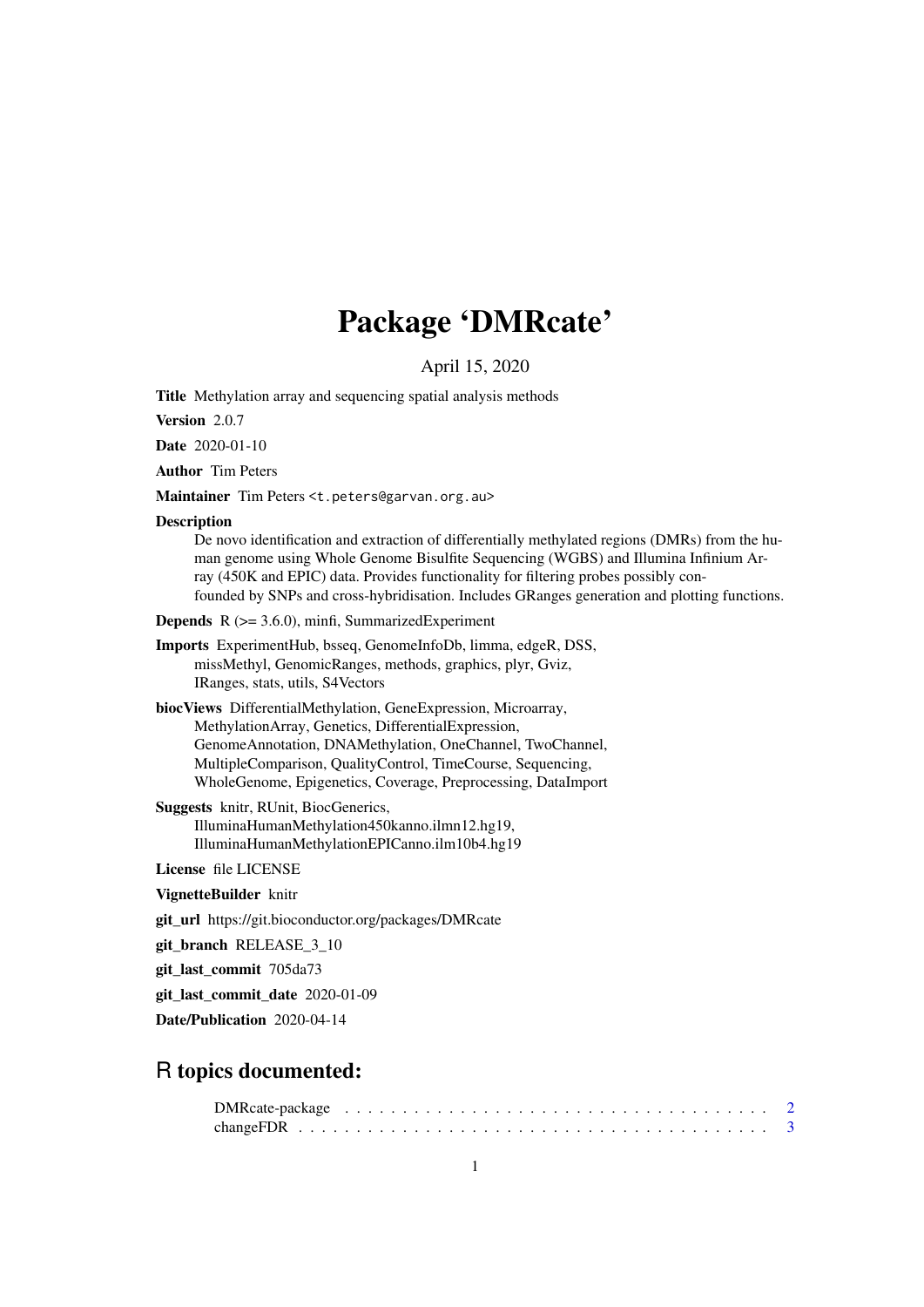#### <span id="page-1-0"></span>2 DMRcate-package

| <b>Index</b> | 16 |
|--------------|----|

DMRcate-package *DMR calling from bisulfite sequencing and Illumina array data*

#### **Description**

*De novo* identification and extraction of differentially methylated regions (DMRs) in the human genome using Illumin array and bisulfite sequencing data. DMRcate extracts and annotates differentially methylated regions (DMRs) using a kernel-smoothed estimate. Functions are provided for filtering probes possibly confounded by SNPs and cross-hybridisation. Includes GRanges generation and plotting functions.

#### Author(s)

Tim J. Peters <t.peters@garvan.org.au>

#### References

Peters T.J., Buckley M.J., Statham, A., Pidsley R., Samaras K., Lord R.V., Clark S.J. and Molloy P.L. *De novo* identification of differentially methylated regions in the human genome. *Epigenetics & Chromatin* 2015, 8:6, doi:10.1186/1756-8935-8-6

```
library(ExperimentHub)
library(limma)
eh <- ExperimentHub()
FlowSorted.Blood.EPIC <- eh[["EH1136"]]
tcell <- FlowSorted.Blood.EPIC[,colData(FlowSorted.Blood.EPIC)$CD4T==100 |
                                colData(FlowSorted.Blood.EPIC)$CD8T==100]
detP <- detectionP(tcell)
remove \leq apply(detP, 1, function (x) any(x > 0.01))
tcell <- tcell[!remove,]
tcell <- preprocessFunnorm(tcell)
#Subset to chr2 only
tcell <- tcell[seqnames(tcell) == "chr2",]
tcellms <- getM(tcell)
tcellms.noSNPs <- rmSNPandCH(tcellms, dist=2, mafcut=0.05)
tcell$Replicate[tcell$Replicate==""] <- tcell$Sample_Name[tcell$Replicate==""]
tcellms.noSNPs <- avearrays(tcellms.noSNPs, tcell$Replicate)
tcell <- tcell[,!duplicated(tcell$Replicate)]
tcell <- tcell[rownames(tcellms.noSNPs),]
assays(tcell)[["M"]] <- tcellms.noSNPs
assays(tcell)[["Beta"]] <- ilogit2(tcellms.noSNPs)
```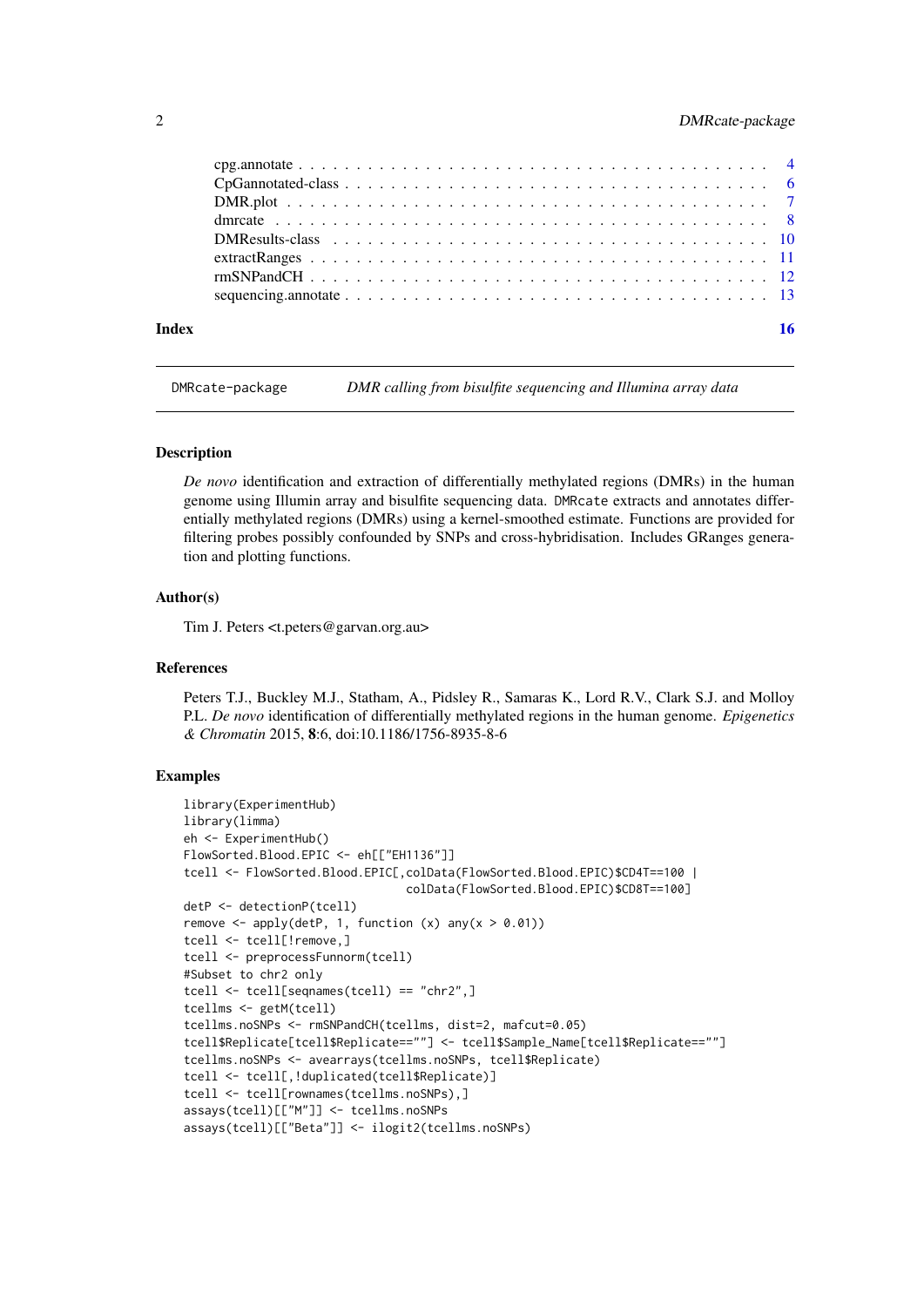#### <span id="page-2-0"></span>changeFDR 3

```
type <- factor(tcell$CellType)
design <- model.matrix(~type)
myannotation <- cpg.annotate("array", tcell, arraytype = "EPIC",
                             analysis.type="differential", design=design, coef=2)
dmrcoutput <- dmrcate(myannotation, lambda=1000, C=2)
results.ranges <- extractRanges(dmrcoutput, genome = "hg19")
groups <- c(CD8T="magenta", CD4T="forestgreen")
cols <- groups[as.character(type)]
DMR.plot(ranges=results.ranges, dmr=1, CpGs=getBeta(tcell), what="Beta",
         arraytype = "EPIC", phen.col=cols, genome="hg19")
```
<span id="page-2-1"></span>changeFDR *Change the individual CpG FDR thresholding for a CpGannotated object.*

#### Description

Takes a [CpGannotated-class](#page-5-1) object and a specified  $FDR > 0$  and  $< 1$ , and re-indexes the object in order to call DMRs at the specified rate.

#### Usage

```
changeFDR(annot, FDR)
```
#### Arguments

| annot      | A CpGannotated-class object, created by cpg.annotate or sequencing.annotate.           |
|------------|----------------------------------------------------------------------------------------|
| <b>FDR</b> | The desired individual CpG FDR, which will index the rate at which DMRs are<br>called. |

#### Details

The number of CpG sites called as significant by this function will set the post-smoothing threshold for DMR constituents in [dmrcate](#page-7-1).

#### Value

A re-indexed [CpGannotated-class](#page-5-1) object.

#### Author(s)

Tim Peters <t.peters@garvan.org.au>

```
library(ExperimentHub)
eh <- ExperimentHub()
bis_1072 <- eh[["EH1072"]]
pData(bis_1072) <- data.frame(replicate=gsub(".*-", "", colnames(bis_1072)),
                              tissue=substr(colnames(bis_1072), 1,
                                            nchar(colnames(bis_1072))-3),
                              row.names=colnames(bis_1072))
colData(bis_1072)$tissue <- gsub("-", "_", colData(bis_1072)$tissue)
```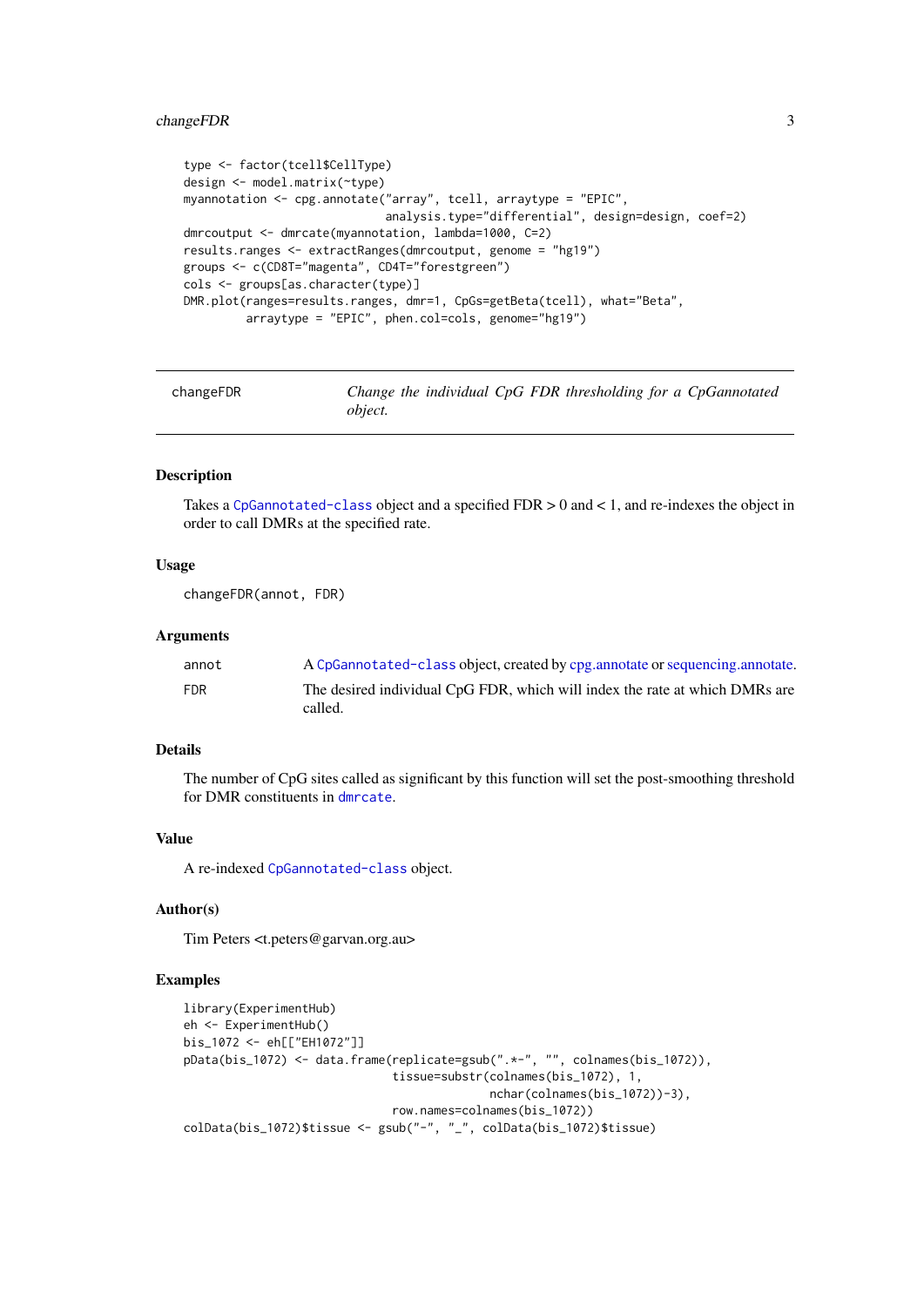```
bis_1072 <- renameSeqlevels(bis_1072, mapSeqlevels(seqlevels(bis_1072), "UCSC"))
bis_1072 <- bis_1072[seqnames(bis_1072)=="chr19",]
bis_1072 <- bis_1072[138151:138250,]
tissue <- factor(pData(bis_1072)$tissue)
tissue <- relevel(tissue, "Liver_Treg")
design <- model.matrix(~tissue)
colnames(design) <- gsub("tissue", "", colnames(design))
colnames(design)[1] <- "Intercept"
rownames(design) <- colnames(bis_1072)
methdesign <- edgeR::modelMatrixMeth(design)
cont.mat <- limma::makeContrasts(treg_vs_tcon=Lymph_N_Treg-Lymph_N_Tcon,
                          fat_vs_ln=Fat_Treg-Lymph_N_Treg,
                          skin_vs_ln=Skin_Treg-Lymph_N_Treg,
                          fat_vs_skin=Fat_Treg-Skin_Treg,
                          levels=methdesign)
seq_annot <- sequencing.annotate(bis_1072, methdesign, all.cov = TRUE,
                                   contrasts = TRUE, cont.matrix = cont.mat,
                                   coef = "fat_vs_skin", fdr=0.05)
seq_annot <- changeFDR(seq_annot, 0.25)
```
<span id="page-3-1"></span>cpg.annotate *Annotate Illumina CpGs with their chromosome position and test statistic*

#### Description

Annotate a matrix/GenomicRatioSet representing 450K or EPIC data with probe weights and chromosomal position.

#### Usage

```
cpg.annotate(datatype = c("array", "sequencing"), object, what=c("Beta", "M"),
             arraytype=c("EPIC", "450K"), analysis.type = c("differential",
             "variability", "ANOVA", "diffVar"), design, contrasts = FALSE,
             cont.matrix = NULL, for = 0.05, coef, ...)
```
#### Arguments

| datatype      | Character string representing the type of data being analysed.                                                                                                                                                                            |
|---------------|-------------------------------------------------------------------------------------------------------------------------------------------------------------------------------------------------------------------------------------------|
| object        | Either:                                                                                                                                                                                                                                   |
|               | - A matrix of <i>M</i> -values, with unique Illumina probe IDs as rownames and unique<br>sample IDs as column names or,                                                                                                                   |
|               | - A GenomicRatioSet, appropriately annotated.                                                                                                                                                                                             |
| what          | Does the data matrix contain Beta or M-values? Not needed if object is a Ge-<br>nomicRatioSet.                                                                                                                                            |
| arraytype     | Is the data matrix sourced from EPIC or 450K data? Not needed if object is a<br>GenomicRatioSet.                                                                                                                                          |
| analysis.type | "differential" for dmrcate() to return DMRs; "variability" to return<br>VMRs; "ANOVA" to return "whole experiment" DMRs, incorporating all possible<br>contrasts from the design matrix using the moderated $F$ -statistics; "diffvar" to |

<span id="page-3-0"></span>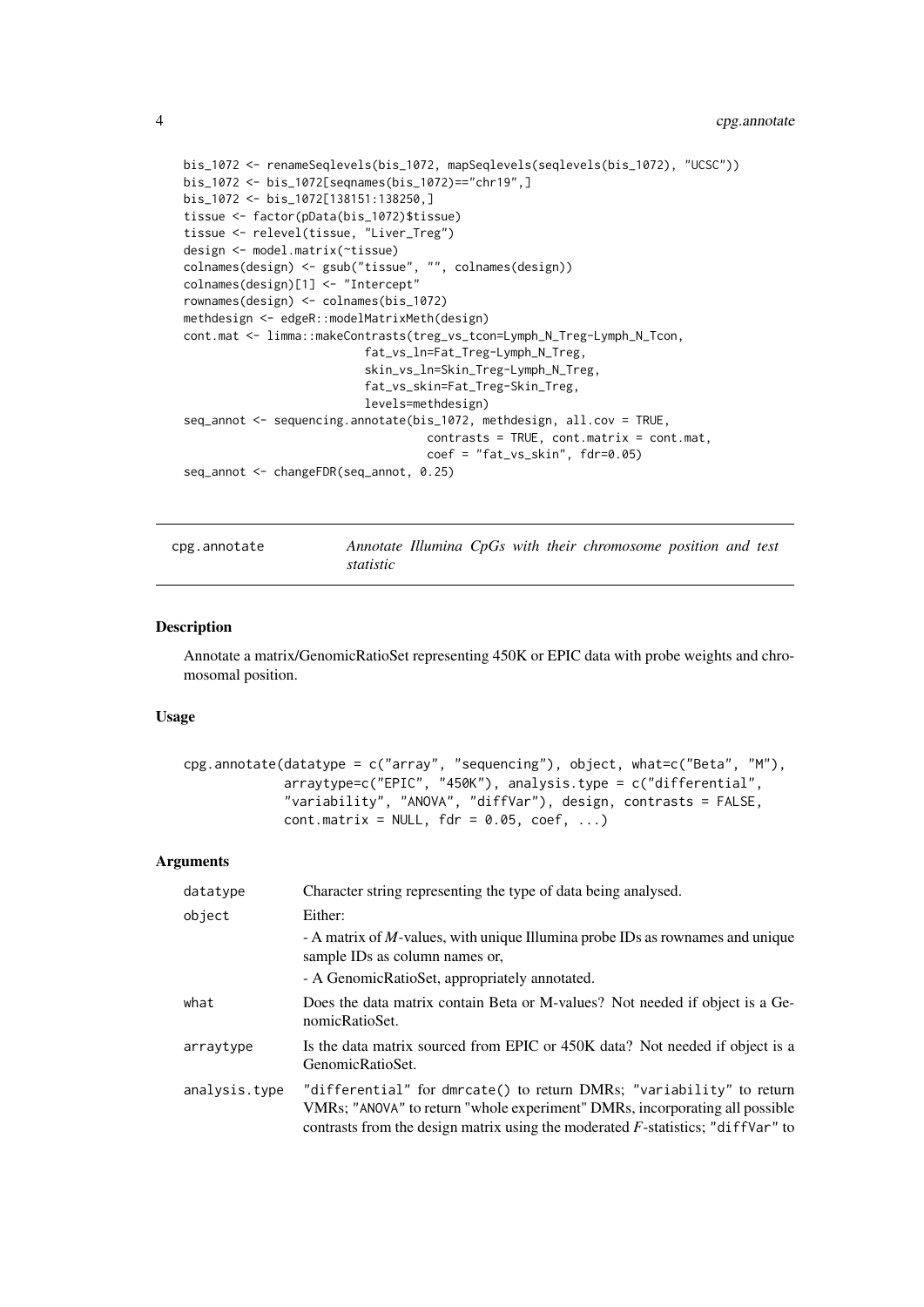|             | return differentially variable methylated regions, using the missMethyl package<br>to generate <i>t</i> -statistics. All modes are applicable when datatype="array", but<br>only "differential" is available when datatype="sequencing".                                                               |
|-------------|--------------------------------------------------------------------------------------------------------------------------------------------------------------------------------------------------------------------------------------------------------------------------------------------------------|
| design      | Study design matrix. Identical context to differential analysis pipeline in limma.<br>Must have an intercept if contrasts=FALSE. Applies only when analysis. type<br>%in%c("differential","ANOVA","diffVar"). Only applicable when datatype="array".                                                   |
| contrasts   | Logical denoting whether a 1imma-style contrast matrix is specified. Only appli-<br>cable when datatype="array" and analysis.type %in% c("differential", "diffVar").                                                                                                                                   |
| cont.matrix | Limma-style contrast matrix for explicit contrasting. For each call to cpg. annotate,<br>only one contrast will be fit. Only applicable when datatype="array" and<br>analysis.type %in%c("differential","diffVar").                                                                                    |
| fdr         | FDR cutoff (Benjamini-Hochberg) for which CpG sites are individually called<br>as significant. Used to index default thresholding in dmrcate(). Highly recom-<br>mended as the primary thresholding parameter for calling DMRs. Not used<br>when analysis.type = "variability".                        |
| coef        | The column index in design corresponding to the phenotype comparison. Cor-<br>responds to the comparison of interest in design when contrasts=FALSE, oth-<br>erwise must be a column name in cont. matrix. Only applicable when datatype="array"<br>and analysis.type %in%c("differential","diffVar"). |
|             | Extra arguments passed to the limma function lmFit() (analysis.type="differential")<br>or missMethyl function varFit() (analysis.type = "diffVar"), and when datatype="array".                                                                                                                         |

#### Value

A [CpGannotated-class](#page-5-1).

#### Author(s)

Tim J. Peters <t.peters@garvan.org.au>

#### References

Ritchie, M. E., Phipson, B., Wu, D., Hu, Y., Law, C. W., Shi, W., & Smyth, G. K. (2015). limma powers differential expression analyses for RNA-sequencing and microarray studies. *Nucleic Acids Research*, 43(7), e47.

Feng, H., Conneely, K. N., & Wu, H. (2014). A Bayesian hierarchical model to detect differentially methylated loci from single nucleotide resolution sequencing data. *Nucleic Acids Research*, 42(8), e69.

Phipson, B., & Oshlack, A. (2014). DiffVar: a new method for detecting differential variability with application to methylation in cancer and aging. *Genome Biol*, *15*(9), 465.

Peters T.J., Buckley M.J., Statham, A., Pidsley R., Samaras K., Lord R.V., Clark S.J. and Molloy P.L. *De novo* identification of differentially methylated regions in the human genome. *Epigenetics & Chromatin* 2015, 8:6, doi:10.1186/1756-8935-8-6.

```
library(ExperimentHub)
library(limma)
eh <- ExperimentHub()
FlowSorted.Blood.EPIC <- eh[["EH1136"]]
tcell <- FlowSorted.Blood.EPIC[,colData(FlowSorted.Blood.EPIC)$CD4T==100 |
```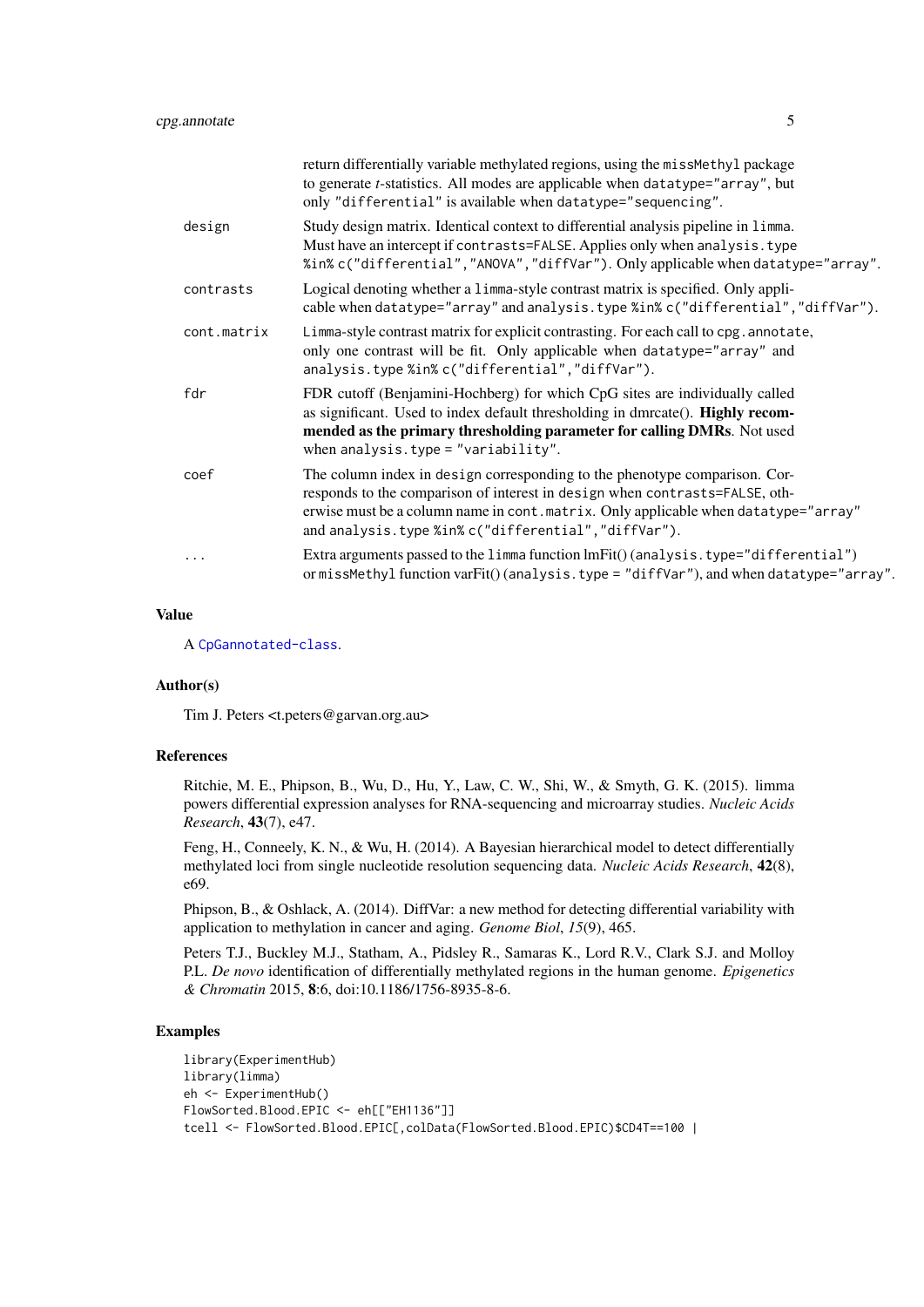```
colData(FlowSorted.Blood.EPIC)$CD8T==100]
detP <- detectionP(tcell)
remove \leq apply(detP, 1, function (x) any(x > 0.01))
tcell <- tcell[!remove,]
tcell <- preprocessFunnorm(tcell)
#Subset to chr2 only
tcell <- tcell[seqnames(tcell) == "chr2",]
tcellms <- getM(tcell)
tcellms.noSNPs <- rmSNPandCH(tcellms, dist=2, mafcut=0.05)
tcell$Replicate[tcell$Replicate==""] <- tcell$Sample_Name[tcell$Replicate==""]
tcellms.noSNPs <- avearrays(tcellms.noSNPs, tcell$Replicate)
tcell <- tcell[,!duplicated(tcell$Replicate)]
tcell <- tcell[rownames(tcellms.noSNPs),]
assays(tcell)[["M"]] <- tcellms.noSNPs
assays(tcell)[["Beta"]] <- ilogit2(tcellms.noSNPs)
type <- factor(tcell$CellType)
design <- model.matrix(~type)
myannotation <- cpg.annotate("array", tcell, arraytype = "EPIC",
                             analysis.type="differential", design=design, coef=2)
```
<span id="page-5-1"></span>CpGannotated-class *An object summarising individual CpG sites fitted to a given model*

#### Description

An S4 class that stores output from either [cpg.annotate](#page-3-1) or [sequencing.annotate](#page-12-1).

#### Slots

ranges: A GRanges object, containing CpG-level information to be passed to [dmrcate](#page-7-1). Mcols of this object include:

- stat: Per-CpG test statistic; *t* if from limma or Wald if from DSS if using differential mode. Variance if using variability mode,  $sqrt(F)$  if using ANOVA mode, *t* if using diffVar mode.

- diff: Methylation difference/coefficient. In beta space for [cpg.annotate](#page-3-1) output and output passed from DSS::DMLtest(). In logit space for when a BSseq object is passed from [sequencing.annotate](#page-12-1). Not available for output passed from DSS:: DMLtest.multiFactor(). Not applicable in variability, ANOVA or diffVar modes.

- ind.fdr: False discovery rate as calculated on individual CpG sites.

- is.sig: Logical determining whether a CpG site is individually significant or not. Can be adjusted using [changeFDR](#page-2-1).

#### **Methods**

CpGannotate objects have a show method that describes the data therein.

#### Author(s)

Tim Peters <t.peters@garvan.org.au>

<span id="page-5-0"></span>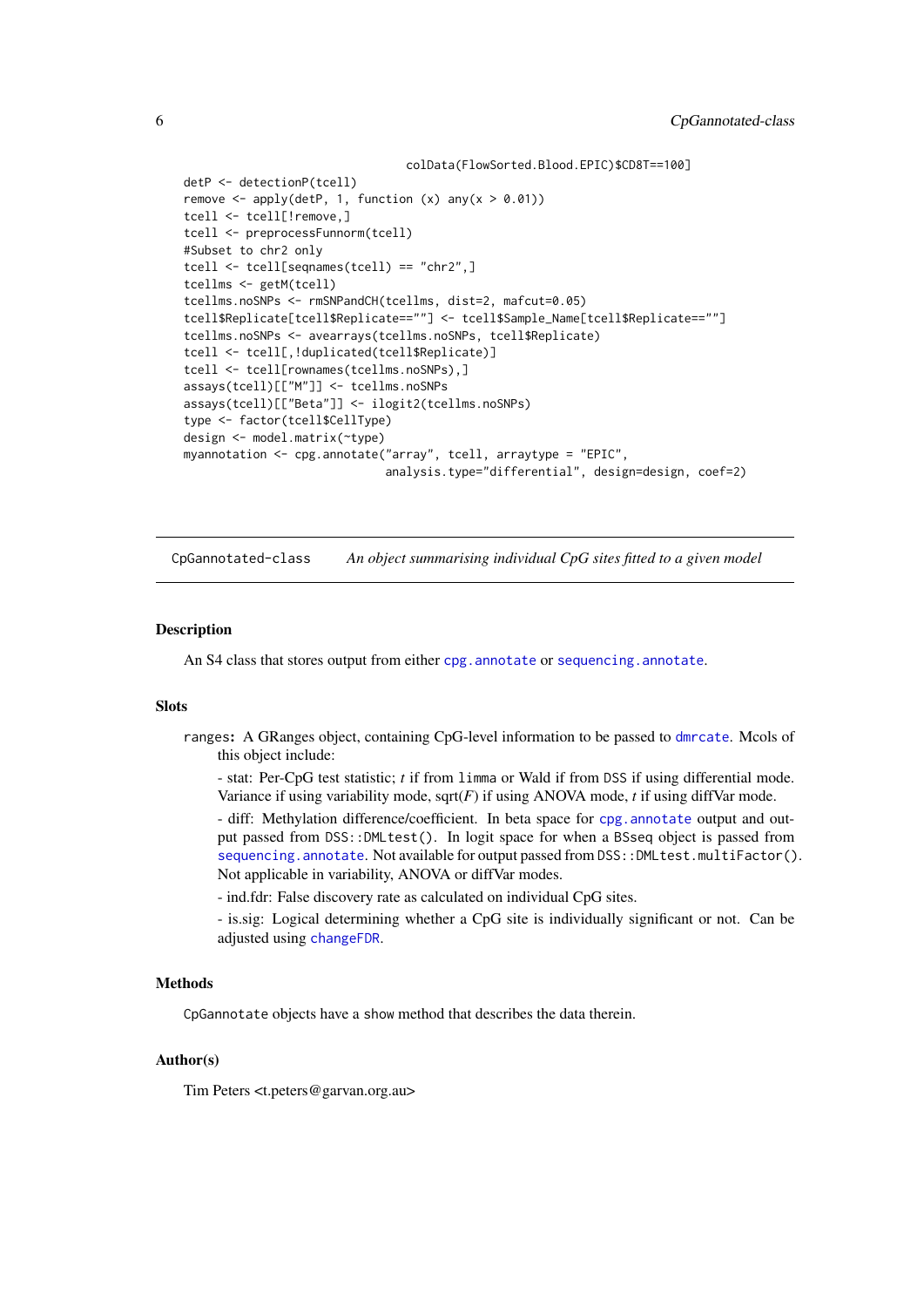<span id="page-6-0"></span>

#### Description

Plots an individual DMR (in context of possibly other DMRs) as found by dmrcate. Heatmaps are shown as well as proximal coding regions, smoothed group means and chromosome ideogram.

#### Usage

```
DMR.plot(ranges, dmr, CpGs, what=c("Beta", "M"),
         arraytype=c("EPIC", "450K"), phen.col,
         genome = c("hg19", "hg38", "mm10"), ...)
```
### Arguments

| ranges    | A GRanges object (ostensibly created by extractRanges()) describing DMR<br>coordinates.                                                                                                    |
|-----------|--------------------------------------------------------------------------------------------------------------------------------------------------------------------------------------------|
| dmr       | Index of ranges (one integer only) indicating which DMR to be plotted.                                                                                                                     |
| CpGs      | Either:<br>- A matrix of beta values for plotting, with unique Illumina probe IDs as row-                                                                                                  |
|           | names.<br>- A GenomicRatioSet, annotated with the appropriate array and data types<br>- A BSseq object containing per-CpG methylation and coverage counts for the<br>samples to be plotted |
| what      | Does CpGs (if a matrix) contain Beta or M-values? Not needed if object is a<br>GenomicRatioSet or BSseq object.                                                                            |
| arraytype | Is CpGs (if a matrix) sourced from EPIC or 450K data? Not needed if object is a<br>GenomicRatioSet or BSseq object.                                                                        |
| phen.col  | Vector of colors denoting phenotypes of <i>all</i> samples described in CpGs. See<br>vignette for worked example.                                                                          |
| genome    | Reference genome for annotating DMRs. Can be one of "hg19", "hg38" or<br>"mm10"                                                                                                            |
| $\cdots$  | Extra arguments passed to Gviz:::plotTracks().                                                                                                                                             |

#### Value

A plot to the current device.

#### Author(s)

Aaron Statham <a.statham@garvan.org.au>, Tim J. Peters <t.peters@garvan.org.au>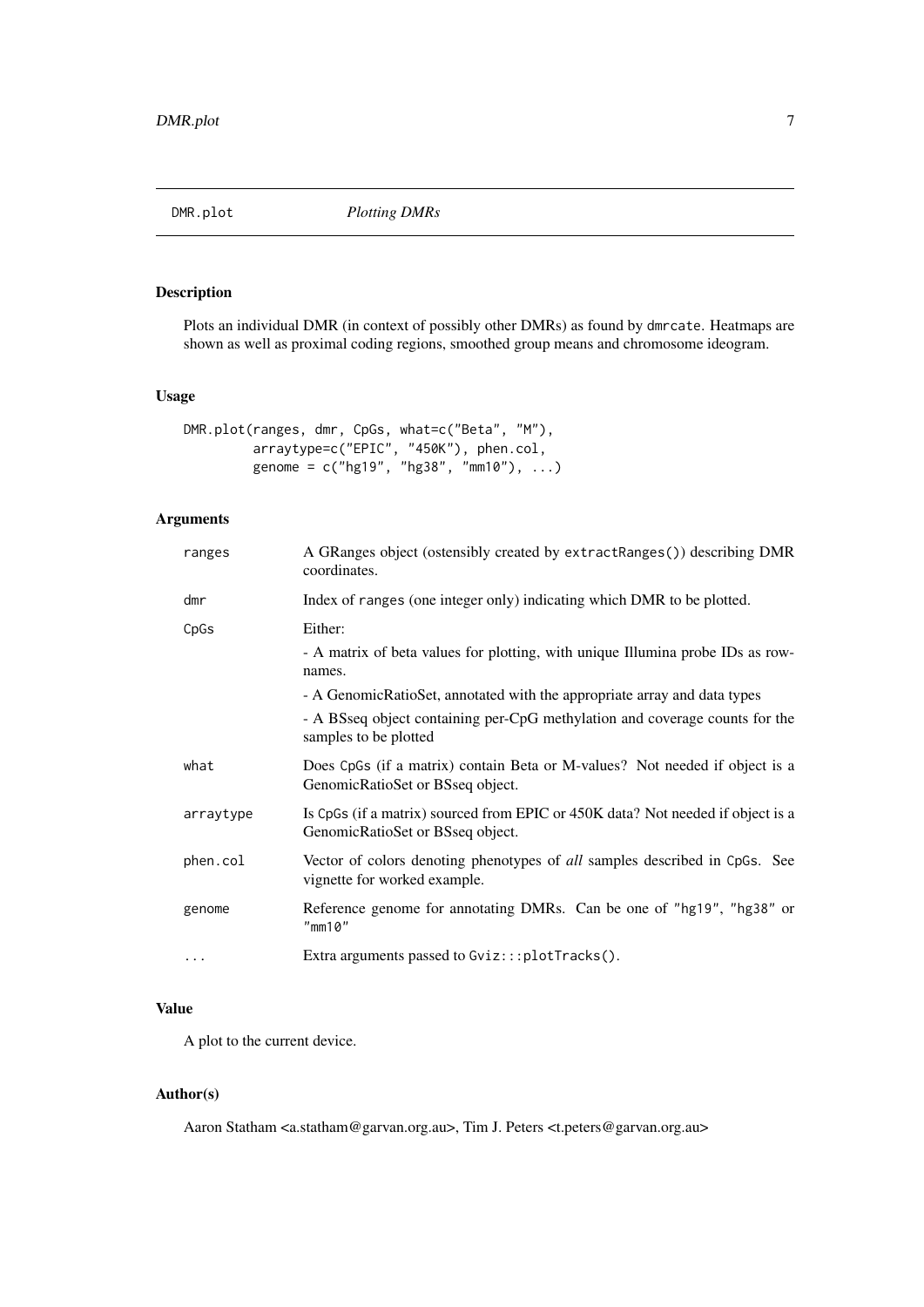#### Examples

```
library(ExperimentHub)
library(limma)
eh <- ExperimentHub()
FlowSorted.Blood.EPIC <- eh[["EH1136"]]
tcell <- FlowSorted.Blood.EPIC[,colData(FlowSorted.Blood.EPIC)$CD4T==100 |
                                colData(FlowSorted.Blood.EPIC)$CD8T==100]
detP <- detectionP(tcell)
remove \leq apply(detP, 1, function (x) any(x > 0.01))
tcell <- tcell[!remove,]
tcell <- preprocessFunnorm(tcell)
#Subset to chr2 only
tcell <- tcell[seqnames(tcell) == "chr2",]
tcellms <- getM(tcell)
tcellms.noSNPs <- rmSNPandCH(tcellms, dist=2, mafcut=0.05)
tcell$Replicate[tcell$Replicate==""] <- tcell$Sample_Name[tcell$Replicate==""]
tcellms.noSNPs <- avearrays(tcellms.noSNPs, tcell$Replicate)
tcell <- tcell[,!duplicated(tcell$Replicate)]
tcell <- tcell[rownames(tcellms.noSNPs),]
assays(tcell)[["M"]] <- tcellms.noSNPs
assays(tcell)[["Beta"]] <- ilogit2(tcellms.noSNPs)
type <- factor(tcell$CellType)
design <- model.matrix(~type)
myannotation <- cpg.annotate("array", tcell, arraytype = "EPIC",
                             analysis.type="differential", design=design, coef=2)
dmrcoutput <- dmrcate(myannotation, lambda=1000, C=2)
results.ranges <- extractRanges(dmrcoutput, genome = "hg19")
groups <- c(CD8T="magenta", CD4T="forestgreen")
cols <- groups[as.character(type)]
DMR.plot(ranges=results.ranges, dmr=1, CpGs=getBeta(tcell), what="Beta",
         arraytype = "EPIC", phen.col=cols, genome="hg19")
```
<span id="page-7-1"></span>

#### dmrcate *DMR identification*

#### Description

The main function of this package. Computes a kernel estimate against a null comparison to identify significantly differentially (or variable) methylated regions.

#### Usage

```
dmrcate(object,
           lambda = 1000.
           C=NULL,
           pcutoff = "fdr",
           consec = FALSE,
           conseclambda = 10,
           betacutoff = NULL,
           min.cpgs = 2)
```
<span id="page-7-0"></span>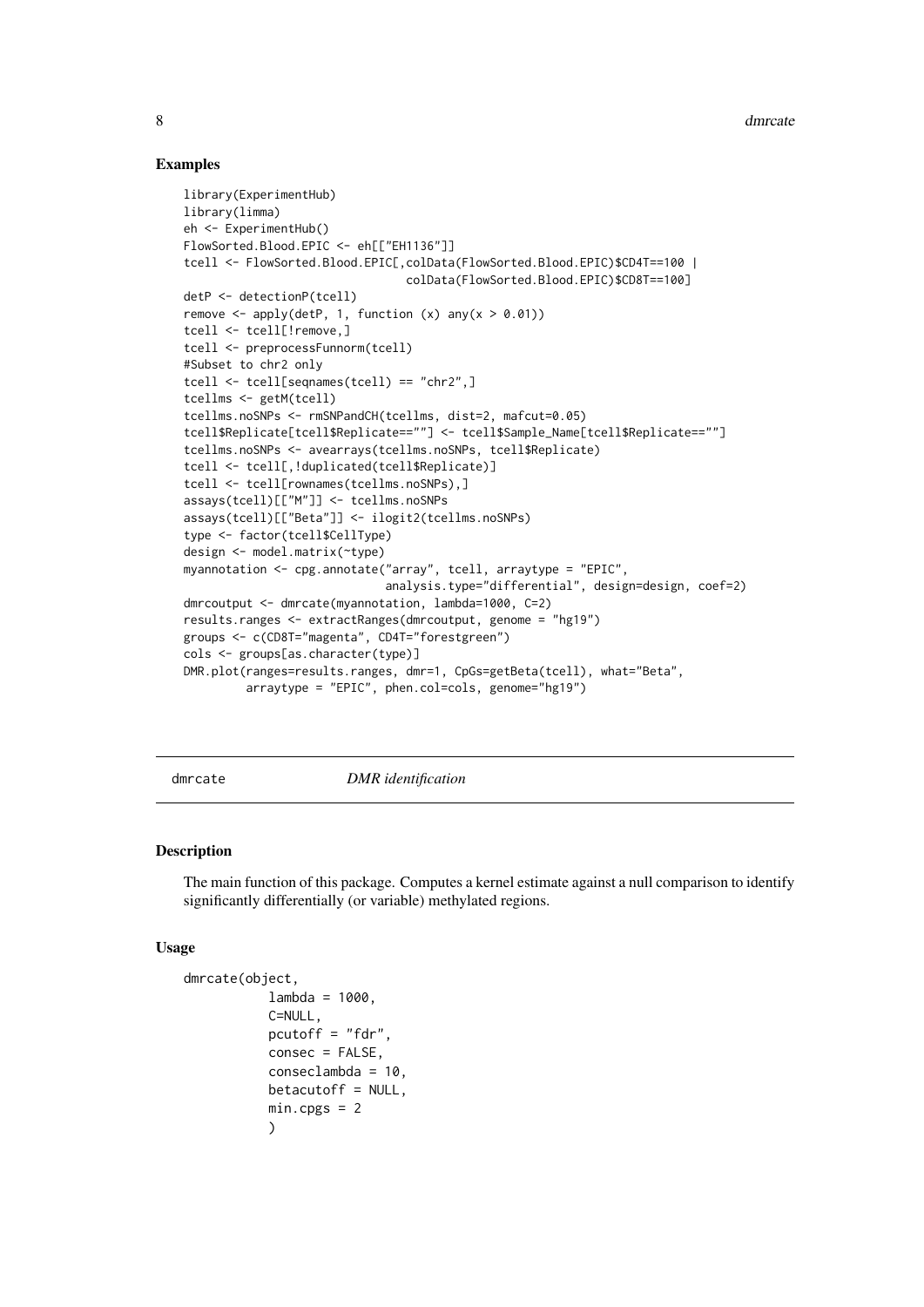#### <span id="page-8-0"></span>dmrcate 9

#### Arguments

| object       | A CpGannotated-class, created from cpg. annotate or sequencing. annotate.                                                                                                                                                                                                                                                                                                                                             |
|--------------|-----------------------------------------------------------------------------------------------------------------------------------------------------------------------------------------------------------------------------------------------------------------------------------------------------------------------------------------------------------------------------------------------------------------------|
| lambda       | Gaussian kernel bandwidth for smoothed-function estimation. Also informs<br>DMR bookend definition; gaps $>=$ 1 ambda between significant CpG sites will<br>be in separate DMRs. Support is truncated at 5*1ambda. Default is 1000 nu-<br>cleotides. See details for further info.                                                                                                                                    |
| $\mathsf{C}$ | Scaling factor for bandwidth. Gaussian kernel is calculated where $l$ ambda/ $C =$<br>sigma. Empirical testing shows for both Illumina and bisulfite sequencing data<br>that, when lambda=1000, near-optimal prediction of sequencing-derived DMRs<br>is obtained when C is approximately 2, i.e. 1 standard deviation of Gaussian<br>kernel = $500$ base pairs. Cannot be < 0.2.                                     |
| pcutoff      | Threshold to determine DMRs. Default implies indexing at the rate of individu-<br>ally significant CpGs and can be set on the CpGannotated-class object using<br>cpg. annotate, sequencing. annotate or changeFDR. Default highly recom-<br>mended unless you are comfortable with the risk of Type I error. If manually<br>specified, this value will be set on the highly permissive kernel-smoothed FDR<br>values. |
| consec       | Use DMRcate in consecutive mode. Treats CpG sites as equally spaced.                                                                                                                                                                                                                                                                                                                                                  |
| conseclambda | Bandwidth in $CpGs$ (rather than nucleotides) to use when consec=TRUE. When<br>specified the variable 1ambda simply becomes the minumum distance separating<br>DMR <sub>s</sub> .                                                                                                                                                                                                                                     |
| betacutoff   | Optional filter; removes any region from the results where the absolute mean<br>beta shift is less than the given value. Only available for Illumina array data and<br>results produced from DSS::DMLtest().                                                                                                                                                                                                          |
| min.cpgs     | Minimum number of consecutive CpGs constituting a DMR.                                                                                                                                                                                                                                                                                                                                                                |

#### Details

The values of lambda and C should be chosen with care. For array data, we currently recommend that half a kilobase represent 1 standard deviation of support (lambda=1000 and C=2). If lambda is too small or C too large then the kernel estimator will not have enough support to significantly differentiate the weighted estimate from the null distribution. If lambda is too large then dmrcate will report very long DMRs spanning multiple gene loci, and the large amount of support will likely give Type I errors. If you are concerned about Type I errors we highly recommend using the default value of pcutoff, although this will return no DMRs if no DM CpGs are returned by limma/DSS either.

#### Value

A DMResults object.

#### Author(s)

Tim J. Peters <t.peters@garvan.org.au>, Mike J. Buckley <Mike.Buckley@csiro.au>, Tim Triche Jr. <tim.triche@usc.edu>

#### References

Peters T.J., Buckley M.J., Statham, A., Pidsley R., Samaras K., Lord R.V., Clark S.J. and Molloy P.L. *De novo* identification of differentially methylated regions in the human genome. *Epigenetics & Chromatin* 2015, 8:6, doi:10.1186/1756-8935-8-6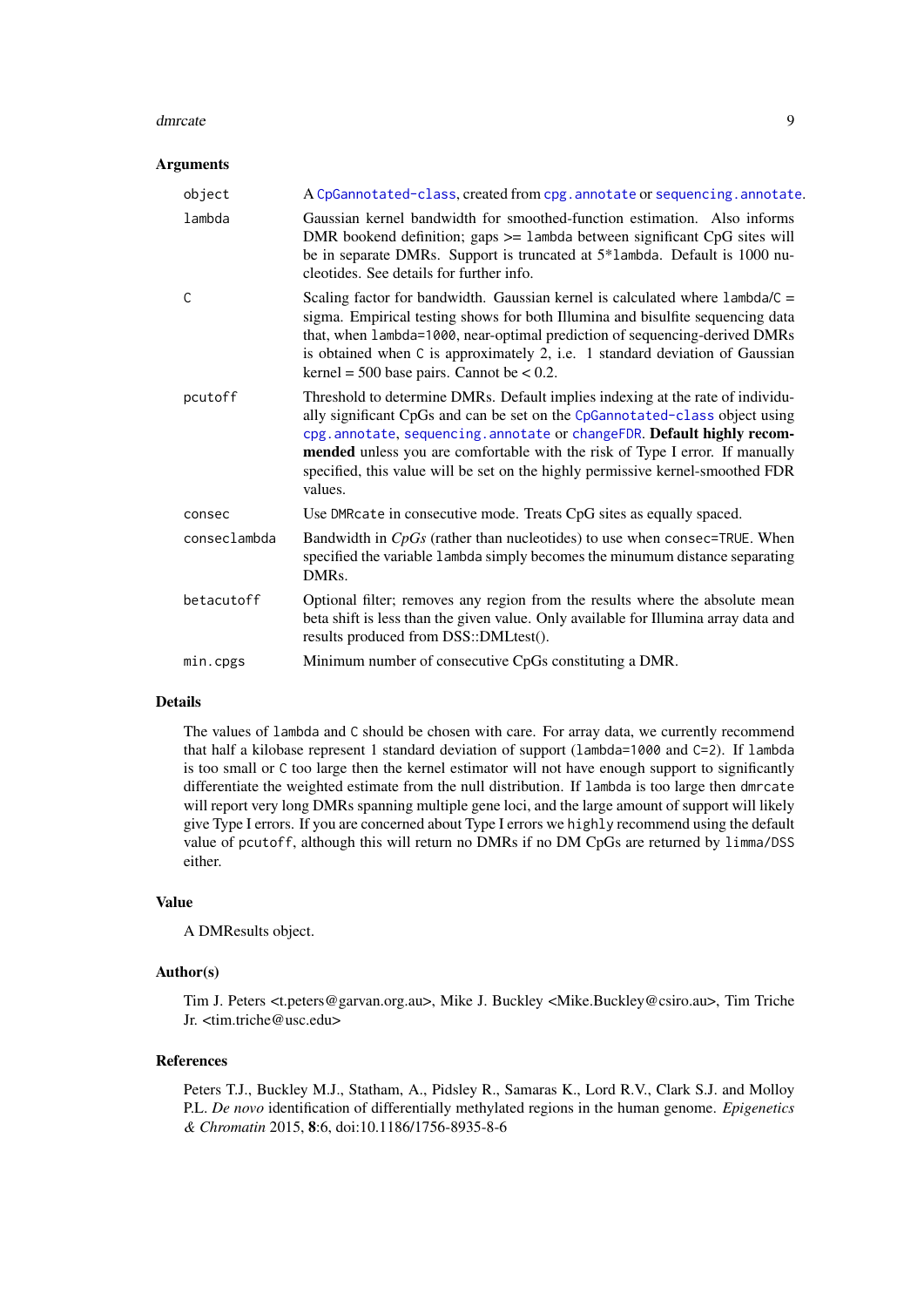<span id="page-9-0"></span>Wand, M.P. & Jones, M.C. (1995) *Kernel Smoothing*. Chapman & Hall.

Duong T. (2013) Local significant differences from nonparametric two-sample tests. *Journal of Nonparametric Statistics*. 2013 25(3), 635-645.

#### Examples

```
library(ExperimentHub)
library(limma)
eh <- ExperimentHub()
FlowSorted.Blood.EPIC <- eh[["EH1136"]]
tcell <- FlowSorted.Blood.EPIC[,colData(FlowSorted.Blood.EPIC)$CD4T==100 |
                                colData(FlowSorted.Blood.EPIC)$CD8T==100]
detP <- detectionP(tcell)
remove \leq apply(detP, 1, function (x) any(x > 0.01))
tcell <- tcell[!remove,]
tcell <- preprocessFunnorm(tcell)
#Subset to chr2 only
tcell <- tcell[seqnames(tcell) == "chr2",]
tcellms <- getM(tcell)
tcellms.noSNPs <- rmSNPandCH(tcellms, dist=2, mafcut=0.05)
tcell$Replicate[tcell$Replicate==""] <- tcell$Sample_Name[tcell$Replicate==""]
tcellms.noSNPs <- avearrays(tcellms.noSNPs, tcell$Replicate)
tcell <- tcell[,!duplicated(tcell$Replicate)]
tcell <- tcell[rownames(tcellms.noSNPs),]
assays(tcell)[["M"]] <- tcellms.noSNPs
assays(tcell)[["Beta"]] <- ilogit2(tcellms.noSNPs)
type <- factor(tcell$CellType)
design <- model.matrix(~type)
myannotation <- cpg.annotate("array", tcell, arraytype = "EPIC",
                             analysis.type="differential", design=design, coef=2)
dmrcoutput <- dmrcate(myannotation, lambda=1000, C=2)
```
DMResults-class *Initial storage object for called DMRs - class*

#### Description

An S4 class that stores DMR information as output from [dmrcate](#page-7-1).

#### Slots

This class has eight slots, summarising DMR information to be passed to [extractRanges](#page-10-1):

coord: DMR coordinates in UCSC style.

no.cpgs: Number of constituent CpG sites of DMR.

min\_smoothed\_fdr: Minimum FDR of the smoothed estimate.

Stouffer: Stouffer summary transform of the individual CpG FDRs.

HMFDR: Harmonic mean of the individual CpG FDRs.

Fisher: Fisher combined probability transform of the *individual* CpG FDRs.

maxdiff: Maximum differential/coefficient within the DMR.

meandiff: Mean differential/coefficient across the DMR.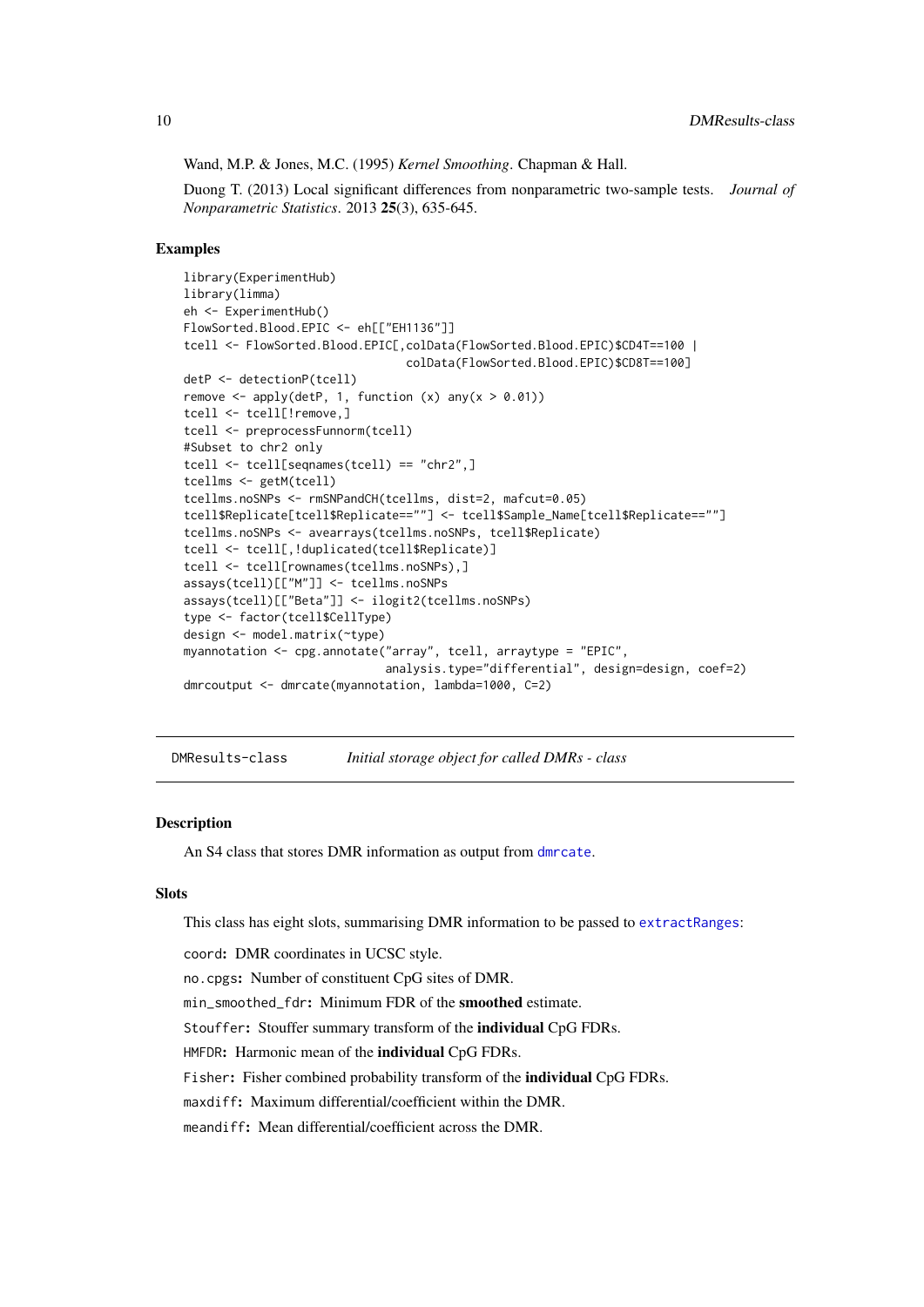#### <span id="page-10-0"></span>extractRanges 11

#### Methods

DMResults objects have a show method describing the number of DMRs called.

#### Author(s)

Tim Peters <t.peters@garvan.org.au>

<span id="page-10-1"></span>extractRanges *Create a GRanges object from* [dmrcate](#page-7-1) *output.*

#### Description

Takes a DMResults object and produces the corresponding GRanges object.

#### Usage

```
extractRanges(dmrcoutput, genome = c("hg19", "hg38", "mm10"))
```
#### Arguments

| dmrcoutput | A DMResults object.                                                                                                                                                                 |
|------------|-------------------------------------------------------------------------------------------------------------------------------------------------------------------------------------|
| genome     | Reference genome for annotating DMRs with promoter overlaps. Can be one of<br>"hg19", "hg38" or "mm10". Ranges are assumed to map to the reference stated;<br>there is no liftover. |

#### Value

A GRanges object.

#### Author(s)

Tim Triche Jr. <tim.triche@usc.edu>, Tim Peters <t.peters@garvan.org.au>

```
library(ExperimentHub)
library(limma)
eh <- ExperimentHub()
FlowSorted.Blood.EPIC <- eh[["EH1136"]]
tcell <- FlowSorted.Blood.EPIC[,colData(FlowSorted.Blood.EPIC)$CD4T==100 |
                                colData(FlowSorted.Blood.EPIC)$CD8T==100]
detP <- detectionP(tcell)
remove \leq apply(detP, 1, function (x) any(x > 0.01))
tcell <- tcell[!remove,]
tcell <- preprocessFunnorm(tcell)
#Subset to chr2 only
tcell <- tcell[seqnames(tcell) == "chr2",]
tcellms <- getM(tcell)
tcellms.noSNPs <- rmSNPandCH(tcellms, dist=2, mafcut=0.05)
tcell$Replicate[tcell$Replicate==""] <- tcell$Sample_Name[tcell$Replicate==""]
tcellms.noSNPs <- avearrays(tcellms.noSNPs, tcell$Replicate)
tcell <- tcell[,!duplicated(tcell$Replicate)]
tcell <- tcell[rownames(tcellms.noSNPs),]
```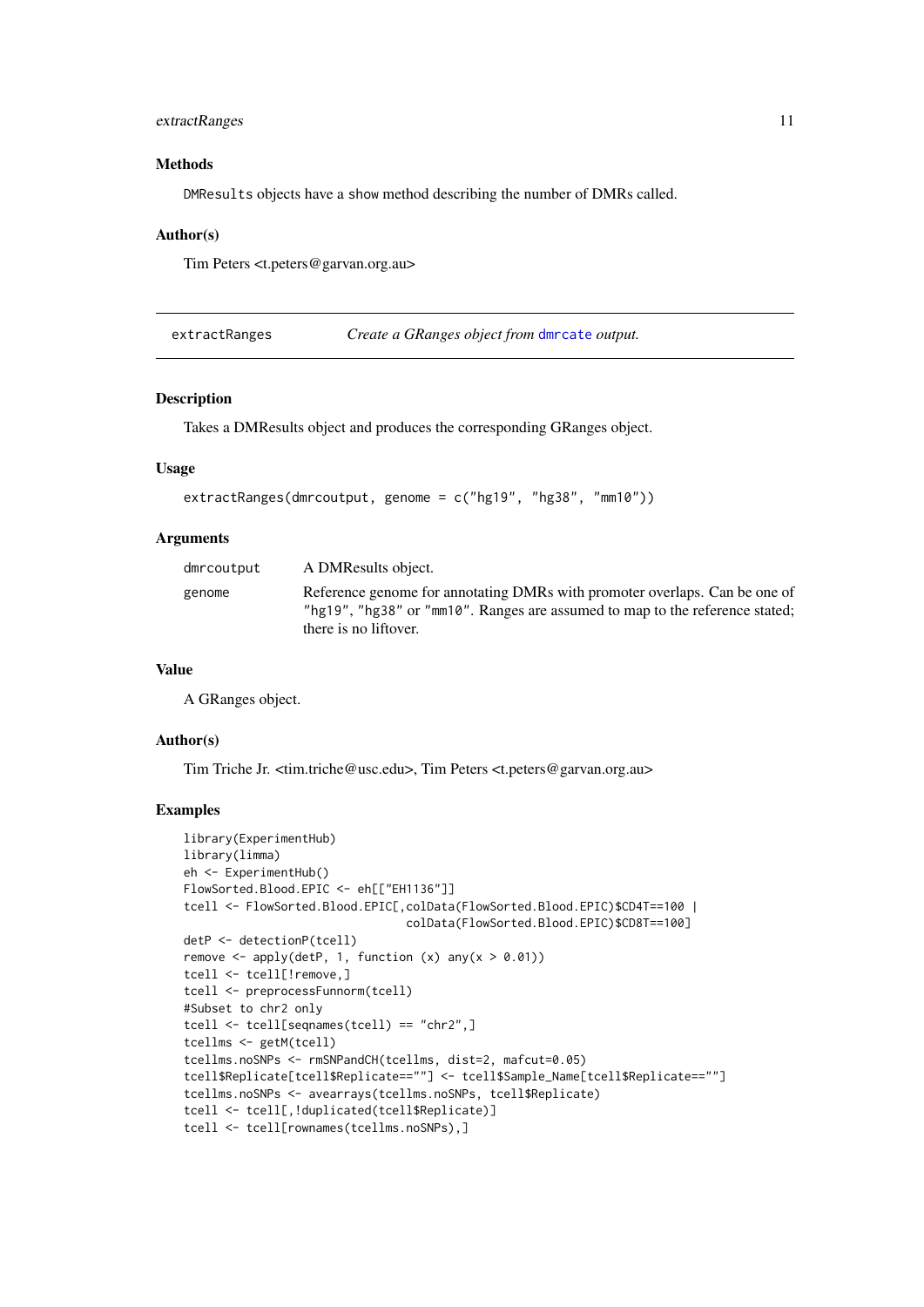```
assays(tcell)[["M"]] <- tcellms.noSNPs
assays(tcell)[["Beta"]] <- ilogit2(tcellms.noSNPs)
type <- factor(tcell$CellType)
design <- model.matrix(~type)
myannotation <- cpg.annotate("array", tcell, arraytype = "EPIC",
                             analysis.type="differential", design=design, coef=2)
dmrcoutput <- dmrcate(myannotation, lambda=1000, C=2)
results.ranges <- extractRanges(dmrcoutput, genome = "hg19")
```

```
rmSNPandCH Filter probes
```
#### Description

Filters a matrix of M-values (or beta values) by distance to SNP/variant. Also (optionally) removes cross-hybridising probes and sex-chromosome probes.

#### Usage

 $r$ mSNPandCH(object, dist = 2, mafcut = 0.05, and = TRUE,  $r$ mcrosshyb = TRUE,  $r$ mXY=FALSE)

#### Arguments

| object     | A matrix of M-values or beta values, with unique Illumina probe IDs as row-<br>names.                                                                                                                                                                                                                                                                                                                  |
|------------|--------------------------------------------------------------------------------------------------------------------------------------------------------------------------------------------------------------------------------------------------------------------------------------------------------------------------------------------------------------------------------------------------------|
| dist       | Maximum distance (from CpG to SNP/variant) of probes to be filtered out. See<br>details for when Illumina occasionally lists a CpG-to-SNP distance as being <<br>0.                                                                                                                                                                                                                                    |
| mafcut     | Minimum minor allele frequency of probes to be filtered out.                                                                                                                                                                                                                                                                                                                                           |
| and        | If TRUE, the probe must have at least 1 SNP binding to it that satisfies <b>both</b><br>requirements in dist and mafcut for it to be filtered out. If FALSE, it will be<br>filtered out if either requirement is satisfied. Default is TRUE.                                                                                                                                                           |
| rmcrosshyb | If TRUE, filters out probes found by Pidsley and Zotenko et al. (2016) for EPIC<br>or Chen et al. (2013) for 450K to be cross-reactive with areas of the genome not<br>at the site of interest. Many of these sites are on the X-chromosome, leading to<br>potential confounding if the sample group is a mix of males and females. There<br>are 63,707 probes in total in this list. Default is TRUE. |
| rmXY       | If TRUE, filters out probe hybridising to sex chromosomes. Or-operator applies<br>when combined with other 2 filters.                                                                                                                                                                                                                                                                                  |

#### Details

Probes in -1:dist will be filtered out for any integer specification of dist. When a probe is listed as being "-1" nucleotides from a SNP (7 in total of the 153,113), that SNP is immediately adjacent to the end of the probe, and is likely to confound the measurement, in addition to those listed as 0, 1 or 2 nucleotides away. See vignette for further details.

#### Value

A matrix, attenuated from object, with rows corresponding to probes matching user input filtered out.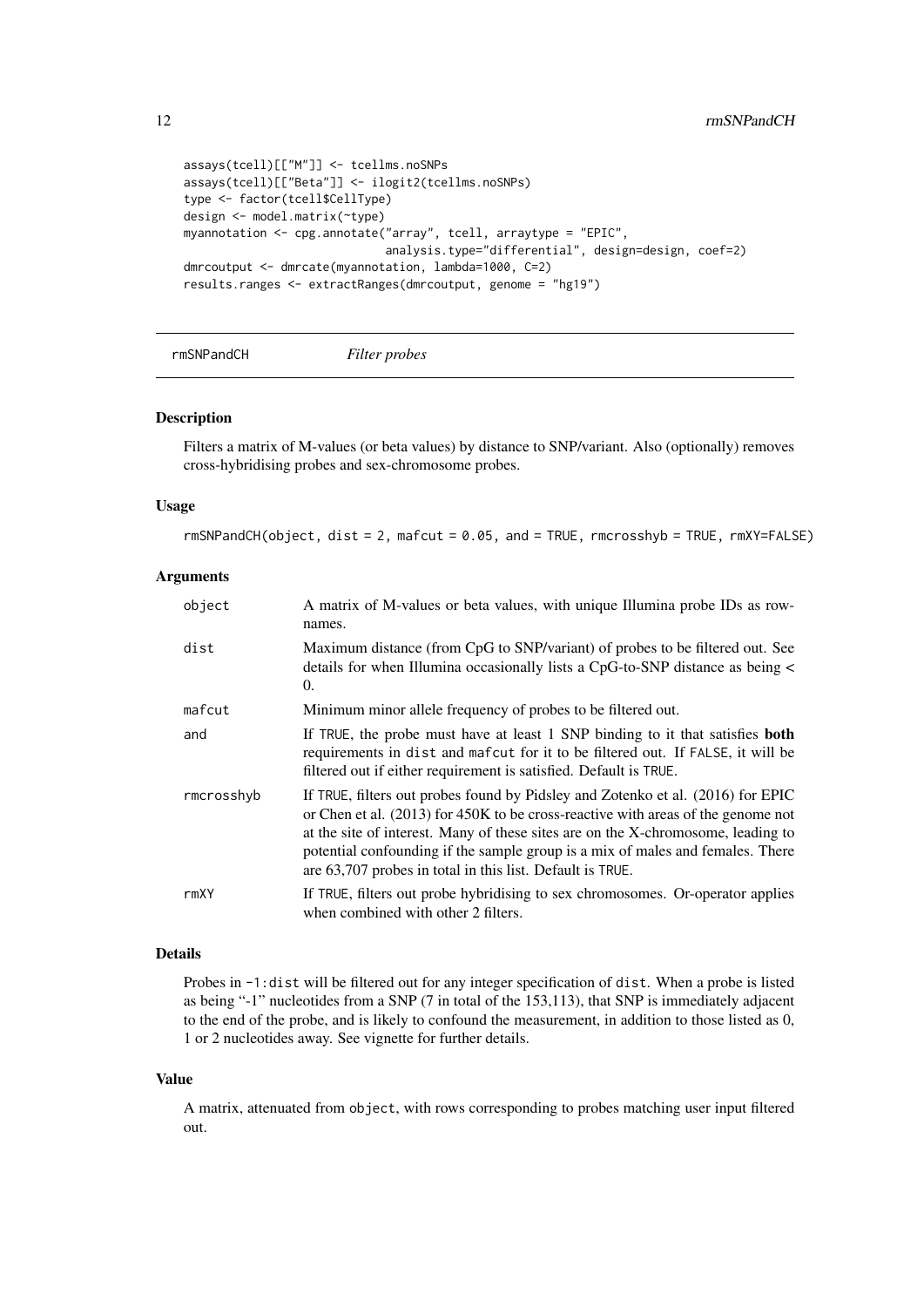#### <span id="page-12-0"></span>Author(s)

Tim J. Peters <t.peters@garvan.org.au>

#### References

Pidsley R, Zotenko E, Peters TJ, Lawrence MG, Risbridger GP, Molloy P, Van Dijk S, Muhlhausler B, Stirzaker C, Clark SJ. Critical evaluation of the Illumina MethylationEPIC BeadChip microarray for whole-genome DNA methylation profiling. *Genome Biology*. 2016 17(1), 208.

Chen YA, Lemire M, Choufani S, Butcher DT, Grafodatskaya D, Zanke BW, Gallinger S, Hudson TJ, Weksberg R. Discovery of cross-reactive probes and polymorphic CpGs in the Illumina Infinium HumanMethylation450 microarray. *Epigenetics*. 2013 Jan 11;8(2). [http://supportres.](http://supportres.illumina.com/documents/myillumina/88bab663-307c-444a-848e-0ed6c338ee4d/humanmethylation450_15017482_v.1.2.snpupdate.table.v3.txt) [illumina.com/documents/myillumina/88bab663-307c-444a-848e-0ed6c338ee4d/humanmet](http://supportres.illumina.com/documents/myillumina/88bab663-307c-444a-848e-0ed6c338ee4d/humanmethylation450_15017482_v.1.2.snpupdate.table.v3.txt)hylation450\_ [15017482\\_v.1.2.snpupdate.table.v3.txt](http://supportres.illumina.com/documents/myillumina/88bab663-307c-444a-848e-0ed6c338ee4d/humanmethylation450_15017482_v.1.2.snpupdate.table.v3.txt)

#### Examples

```
library(ExperimentHub)
library(limma)
eh <- ExperimentHub()
FlowSorted.Blood.EPIC <- eh[["EH1136"]]
tcell <- FlowSorted.Blood.EPIC[,colData(FlowSorted.Blood.EPIC)$CD4T==100 |
                                colData(FlowSorted.Blood.EPIC)$CD8T==100]
detP <- detectionP(tcell)
remove \leq apply(detP, 1, function (x) any(x > 0.01))
tcell <- tcell[!remove,]
tcell <- preprocessFunnorm(tcell)
tcellms <- getM(tcell)
tcellms.noSNPs <- rmSNPandCH(tcellms, dist=2, mafcut=0.05)
```
<span id="page-12-1"></span>sequencing.annotate *Annotate a bisulfite sequencing experiment (WGBS or RRBS) with probe weights and chromosomal position.*

#### Description

Either: - Annotate a BSseq object with chromosome position and test statistic, or - Parse output from DSS::DMLtest() or DSS::DMLtest.multiFactor() into a CpGannotated object.

#### Usage

```
sequencing.annotate(obj, methdesign, all.cov=FALSE, contrasts = FALSE,
                                cont.matrix = NULL, for = 0.05, coef, ...)
```
#### Arguments

| obi        | A BSseq object or data.frame output from DSS:: DMLtest() or DSS:: DMLtest.multiFactor().      |
|------------|-----------------------------------------------------------------------------------------------|
| methdesign | Methylation study design matrix describing samples and groups. Use of edgeR::modelMatrixMeth( |
|            | to make this matrix is highly recommended, since it transforms a regular                      |
|            | model, matrix (as one would construct for a microarray or RNA-Seq experiment)                 |
|            | into a "two-channel" matrix representing methylated and unmethylated reads for                |
|            | each sample. Only applicable when obj is a BSseq object.                                      |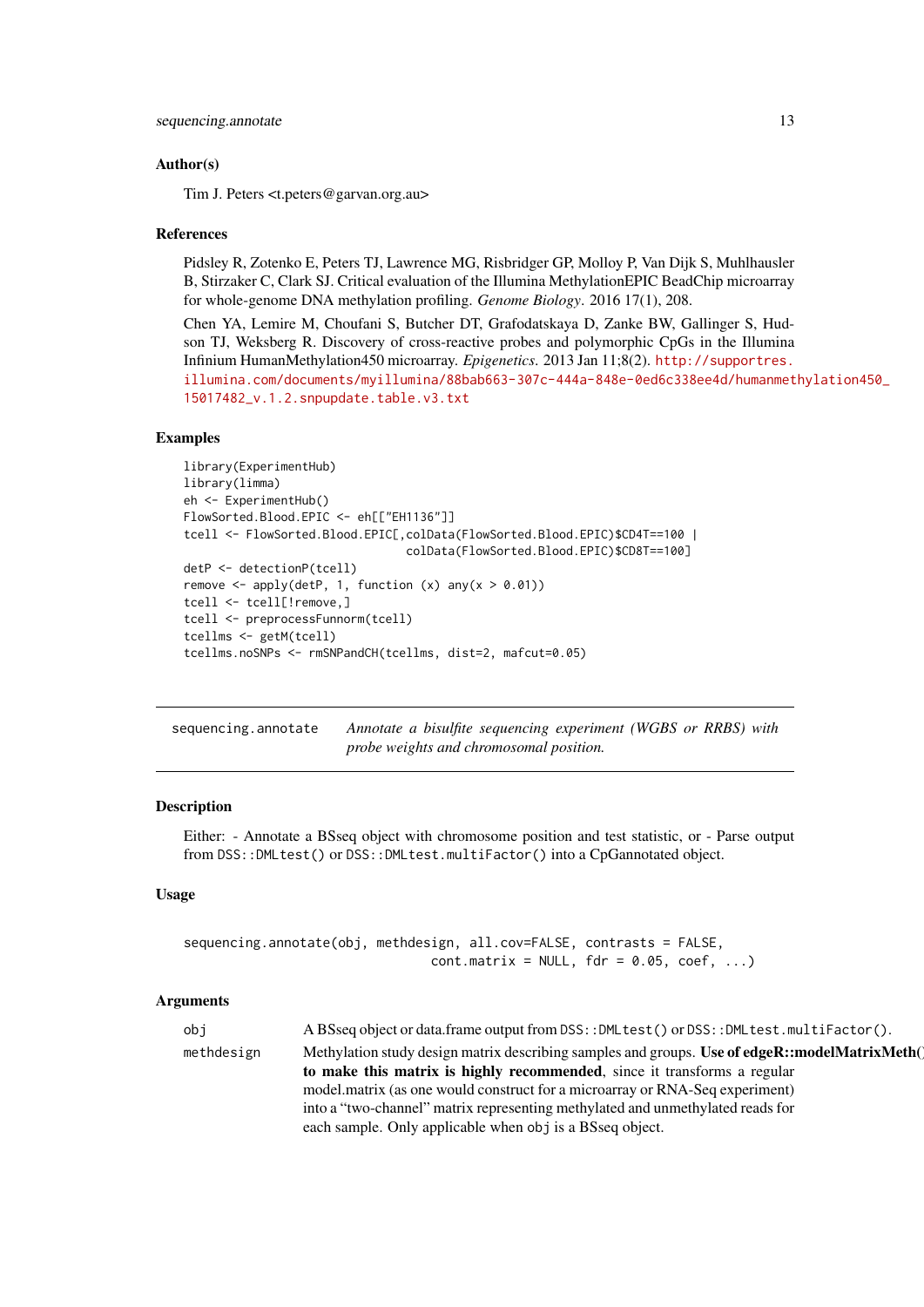| all.cov     | If TRUE, only $CpG$ sites where all samples have $> 0$ coverage will be retained.<br>If FALSE, CpG sites for which some (not all) samples have coverage=0 will be<br>retained.                                                                                                 |
|-------------|--------------------------------------------------------------------------------------------------------------------------------------------------------------------------------------------------------------------------------------------------------------------------------|
| contrasts   | Logical denoting whether a limma-style contrast matrix is specified. Only ap-<br>plicable when obj is a BSseq object.                                                                                                                                                          |
| cont.matrix | Limma-style contrast matrix for explicit contrasting. For each call to sequencing annotate,<br>only one contrast will be fit. Only applicable when obj is a BSseq object.                                                                                                      |
| fdr         | FDR cutoff (Benjamini-Hochberg) for which CpG sites are individually called<br>as significant. Used to index default thresholding in dmrcate(). Highly rec-<br>ommended as the primary thresholding parameter for calling DMRs. Only<br>applicable when obj is a BSseq object. |
| coef        | The column index in design corresponding to the phenotype comparison. Cor-<br>responds to the comparison of interest in design when contrasts=FALSE, oth-<br>erwise must be a column name in cont. matrix. Only applicable when obj is a<br>BSseq object.                      |
| $\ddotsc$   | Extra arguments passed to the limma function lmFit(). Only applicable when<br>obj is a BSseq object.                                                                                                                                                                           |
|             |                                                                                                                                                                                                                                                                                |

#### Value

A [CpGannotated-class](#page-5-1).

#### Author(s)

Tim J. Peters <t.peters@garvan.org.au>

#### References

Ritchie, M. E., Phipson, B., Wu, D., Hu, Y., Law, C. W., Shi, W., & Smyth, G. K. (2015). limma powers differential expression analyses for RNA-sequencing and microarray studies. *Nucleic Acids Research*, 43(7), e47.

Chen, Y., Pal, B., Visvader, J. E., & Smyth, G. K. (2017). Differential methylation analysis of reduced representation bisulfite sequencing experiments using edgeR. *F1000Research*, 6, 2055.

```
library(ExperimentHub)
library(SummarizedExperiment)
eh = ExperimentHub()
bis_1072 <- eh[["EH1072"]]
pData(bis_1072) <- data.frame(replicate=gsub(".*-", "", colnames(bis_1072)),
                      tissue=substr(colnames(bis_1072), 1, nchar(colnames(bis_1072))-3),
                              row.names=colnames(bis_1072))
colData(bis_1072)$tissue <- gsub("-", "_", colData(bis_1072)$tissue)
bis_1072 <- renameSeqlevels(bis_1072, mapSeqlevels(seqlevels(bis_1072), "UCSC"))
bis_1072 <- bis_1072[seqnames(bis_1072)=="chr19",]
bis_1072 <- bis_1072[240201:240300,]
tissue <- factor(pData(bis_1072)$tissue)
tissue <- relevel(tissue, "Liver_Treg")
design <- model.matrix(~tissue)
colnames(design) <- gsub("tissue", "", colnames(design))
colnames(design)[1] <- "Intercept"
rownames(design) <- colnames(bis_1072)
```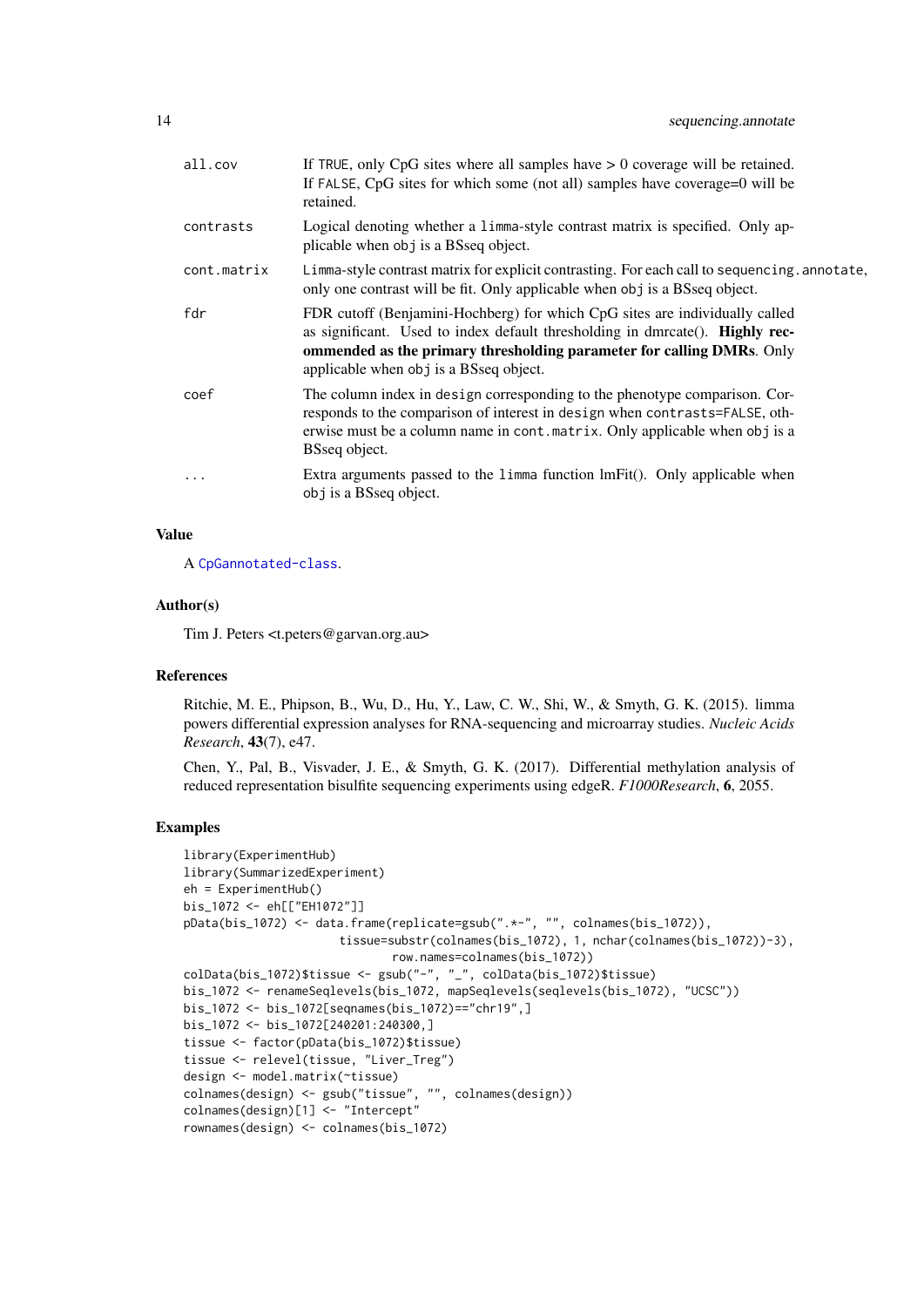methdesign <- edgeR::modelMatrixMeth(design) cont.mat <- limma::makeContrasts(treg\_vs\_tcon=Lymph\_N\_Treg-Lymph\_N\_Tcon, fat\_vs\_ln=Fat\_Treg-Lymph\_N\_Treg, skin\_vs\_ln=Skin\_Treg-Lymph\_N\_Treg, fat\_vs\_skin=Fat\_Treg-Skin\_Treg, levels=methdesign) seq\_annot <- sequencing.annotate(bis\_1072, methdesign, all.cov = TRUE, contrasts = TRUE, cont.matrix = cont.mat, coef = "treg\_vs\_tcon", fdr=0.05)